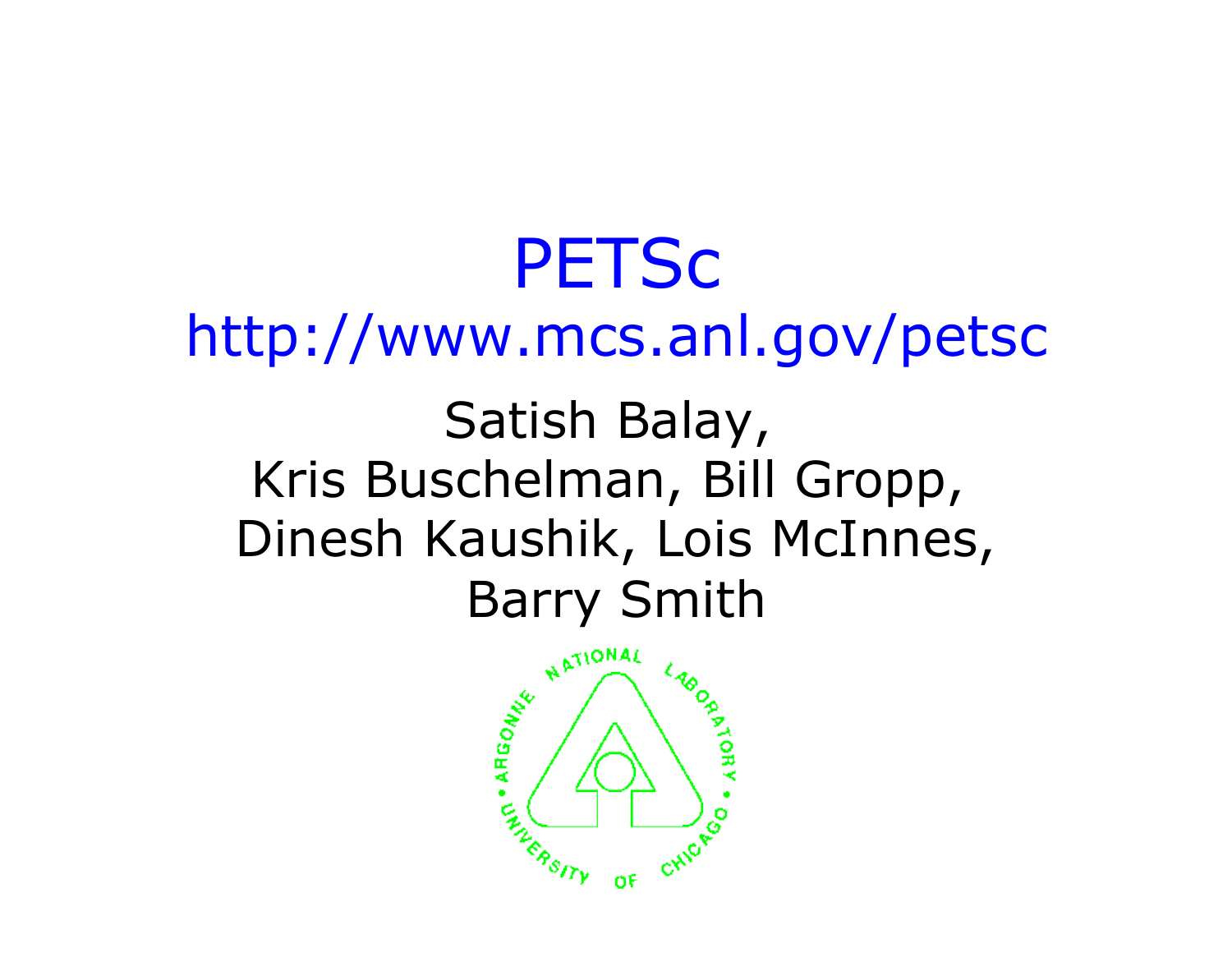# PDE Application Codes



ANS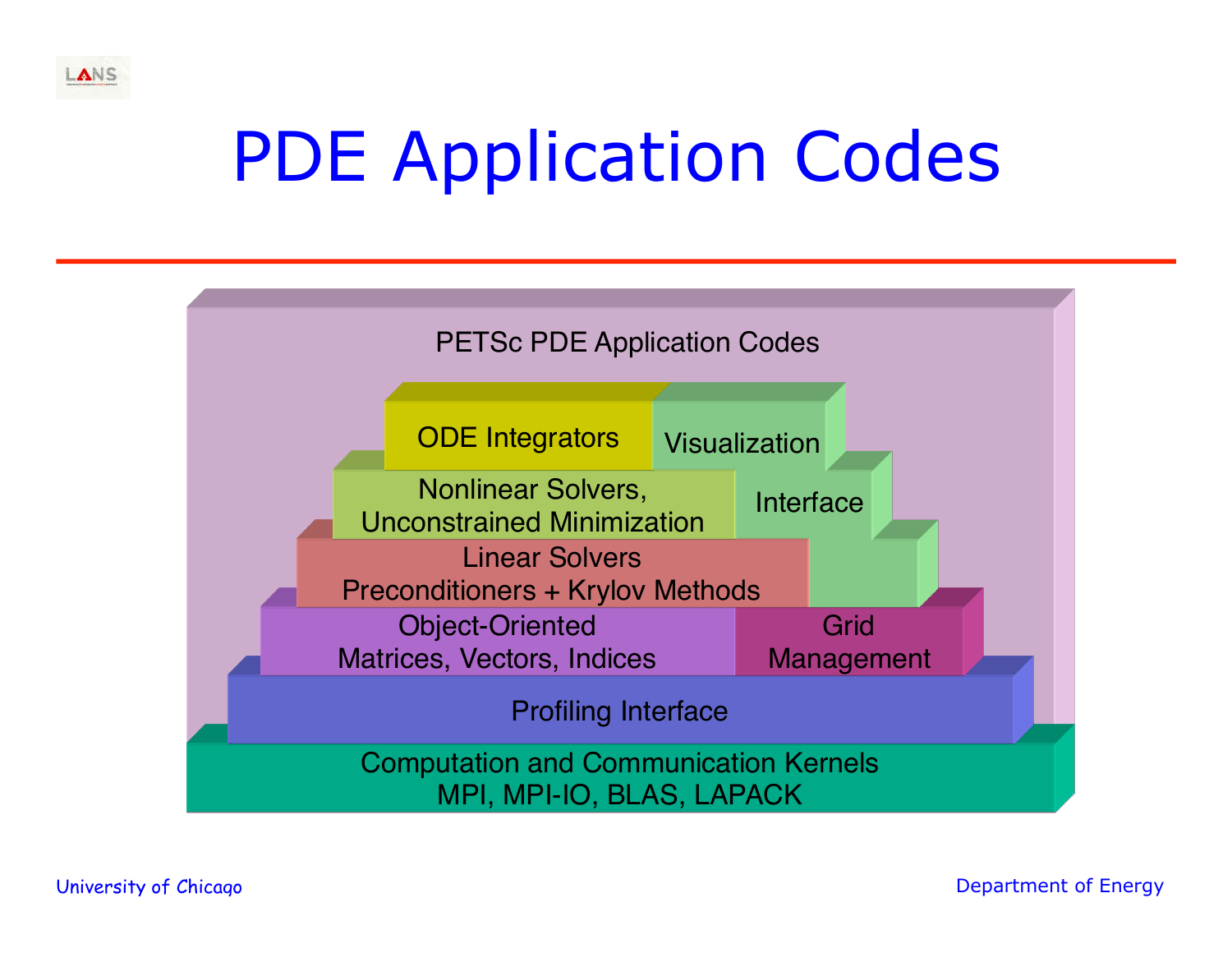

# PETSc Numerical **Components**

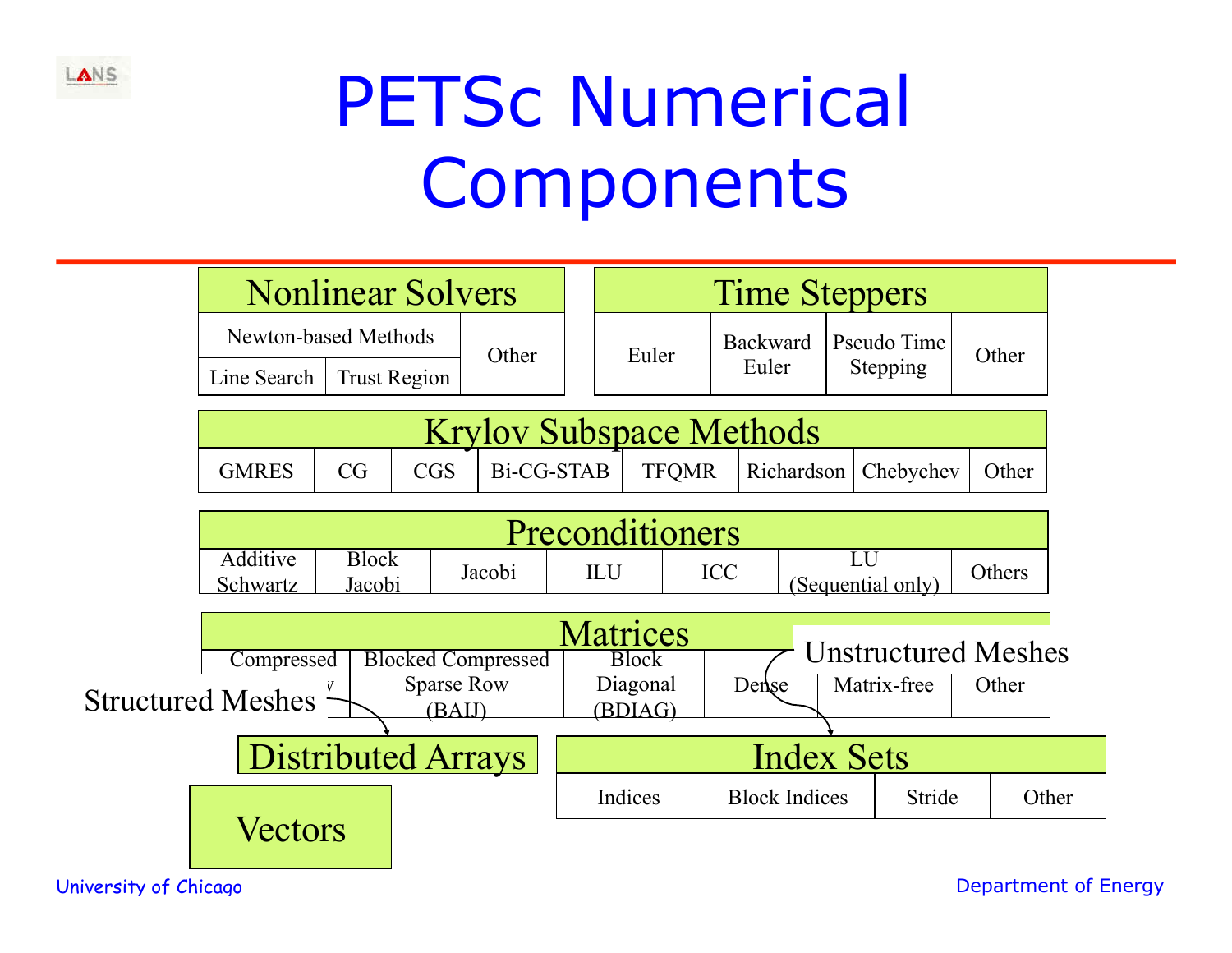### Flow of Control for PDE Solution



LANS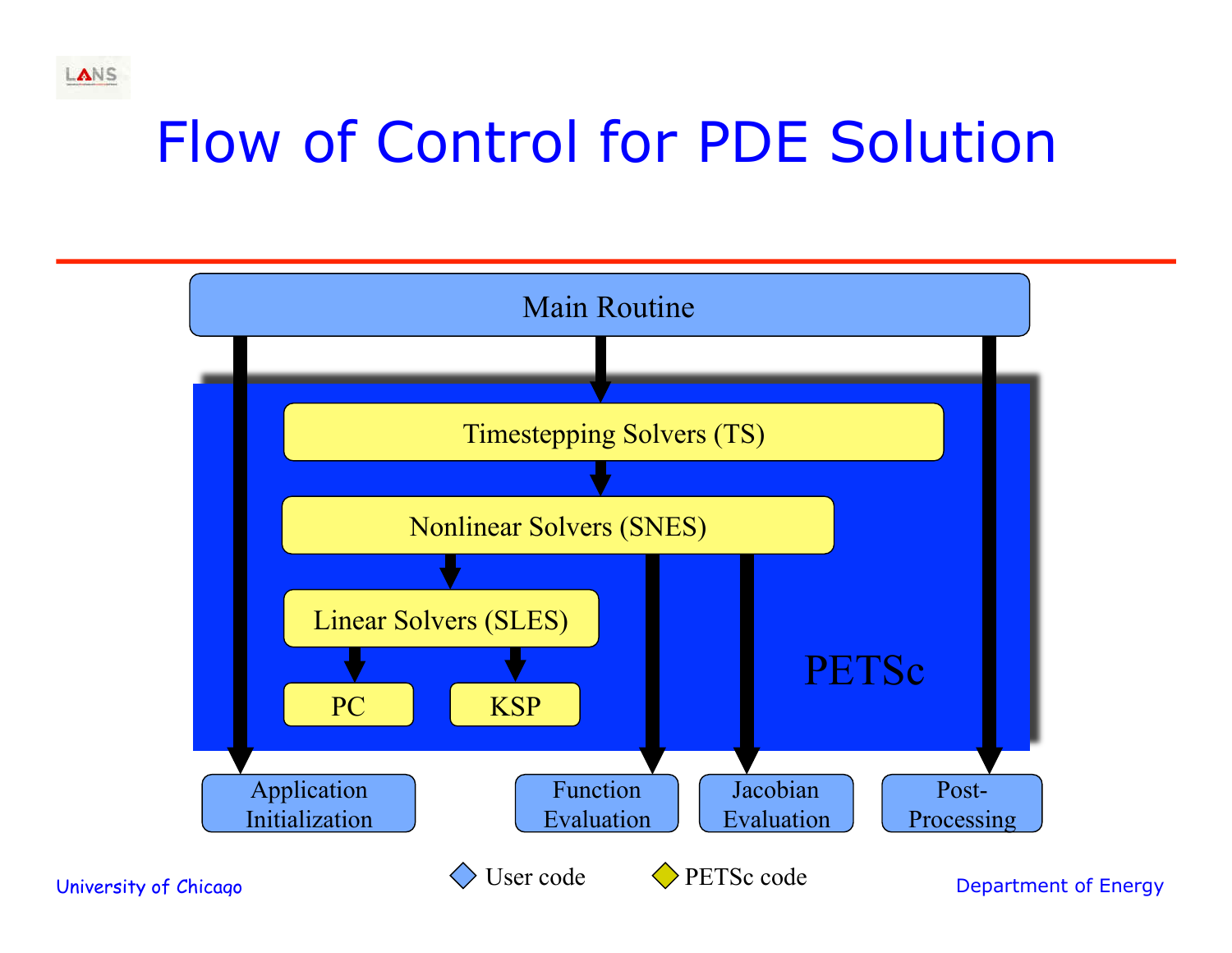#### Flow of Control for PDE Solution

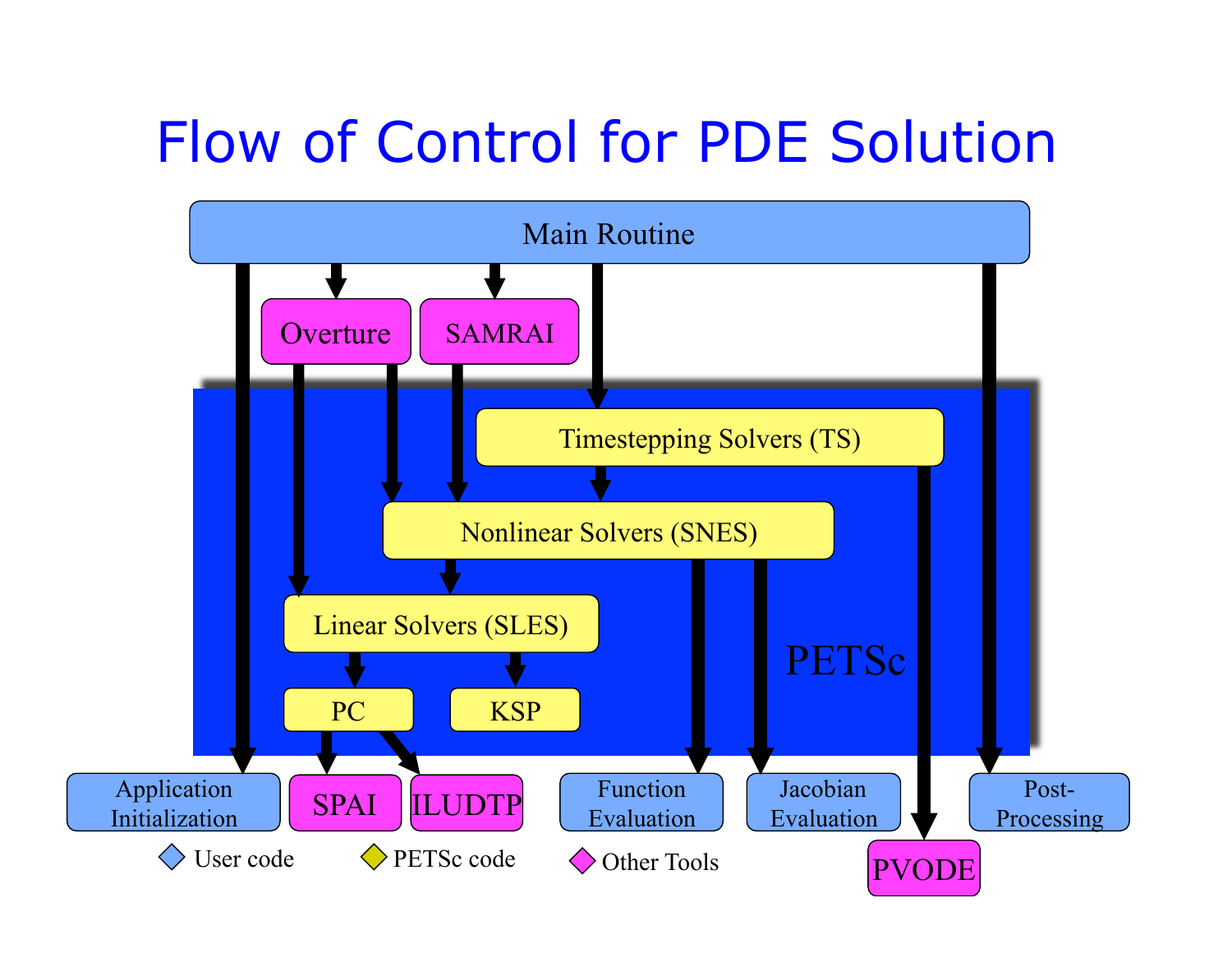### Ease of Integration With Existing Programs in Fortran, C, C++

- Library with conventional procedural interface
- Can use user-structures, preconditioners, matrix-vector multiplication routines
- Used as solver in Whitfield, Fun3D code (legacy Fortran apps)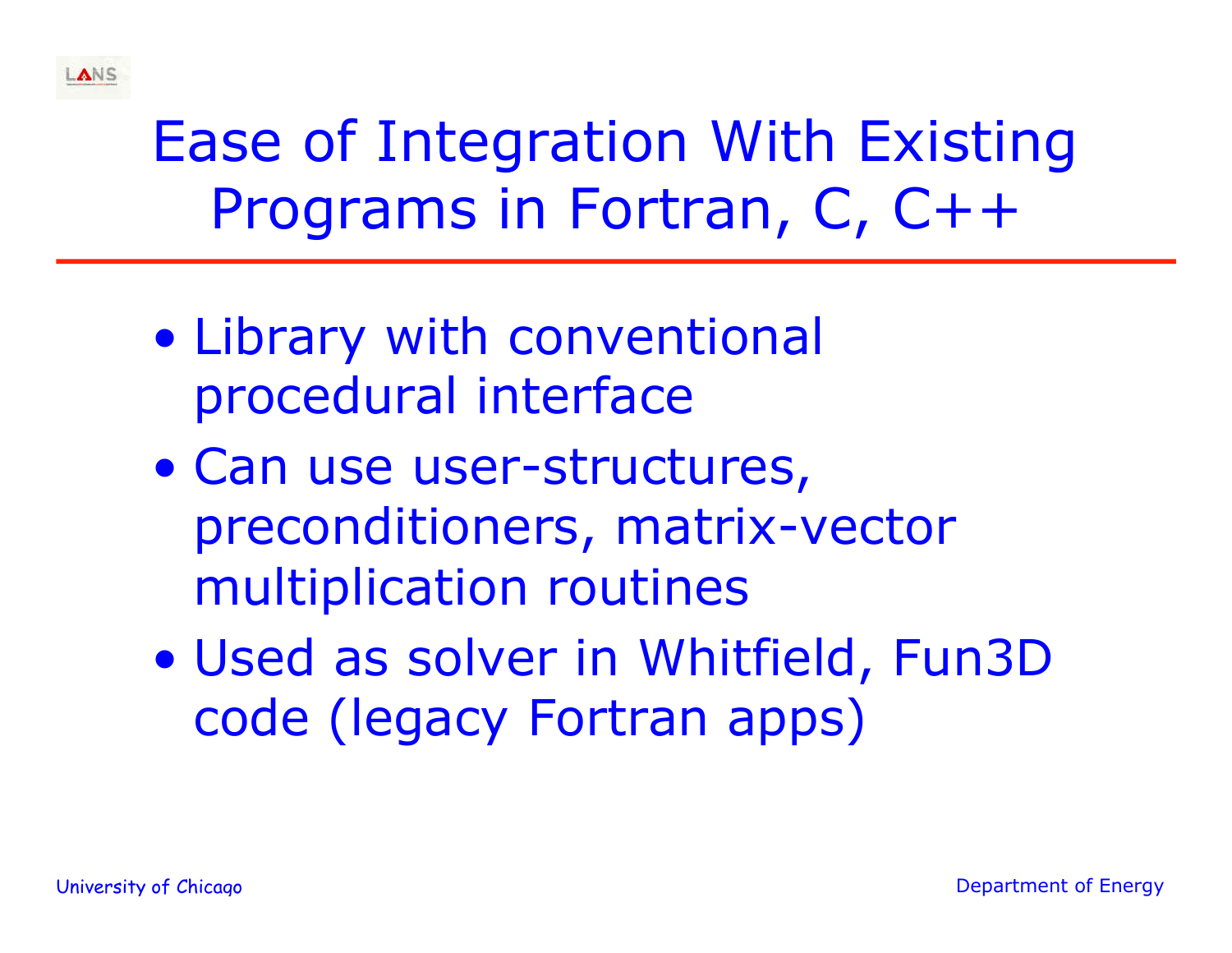

# PETSc Philosophy

- Writing hand-parallelized application codes from scratch is extremely difficult and time consuming.
- Scalable parallelizing compilers for real application codes are very far in the future.
- We can ease the development of parallel application codes by developing generalpurpose, parallel numerical PDE libraries.
- Caveats
	- ♦ Developing parallel, non-trivial PDE solvers that deliver high performance is still difficult, and requires months of concentrated effort.
- University of Chicago Department of Energy ♦ PETSc is a toolkit that can reduce the development time, but it is not a black-box PDE solver nor a silver bullet.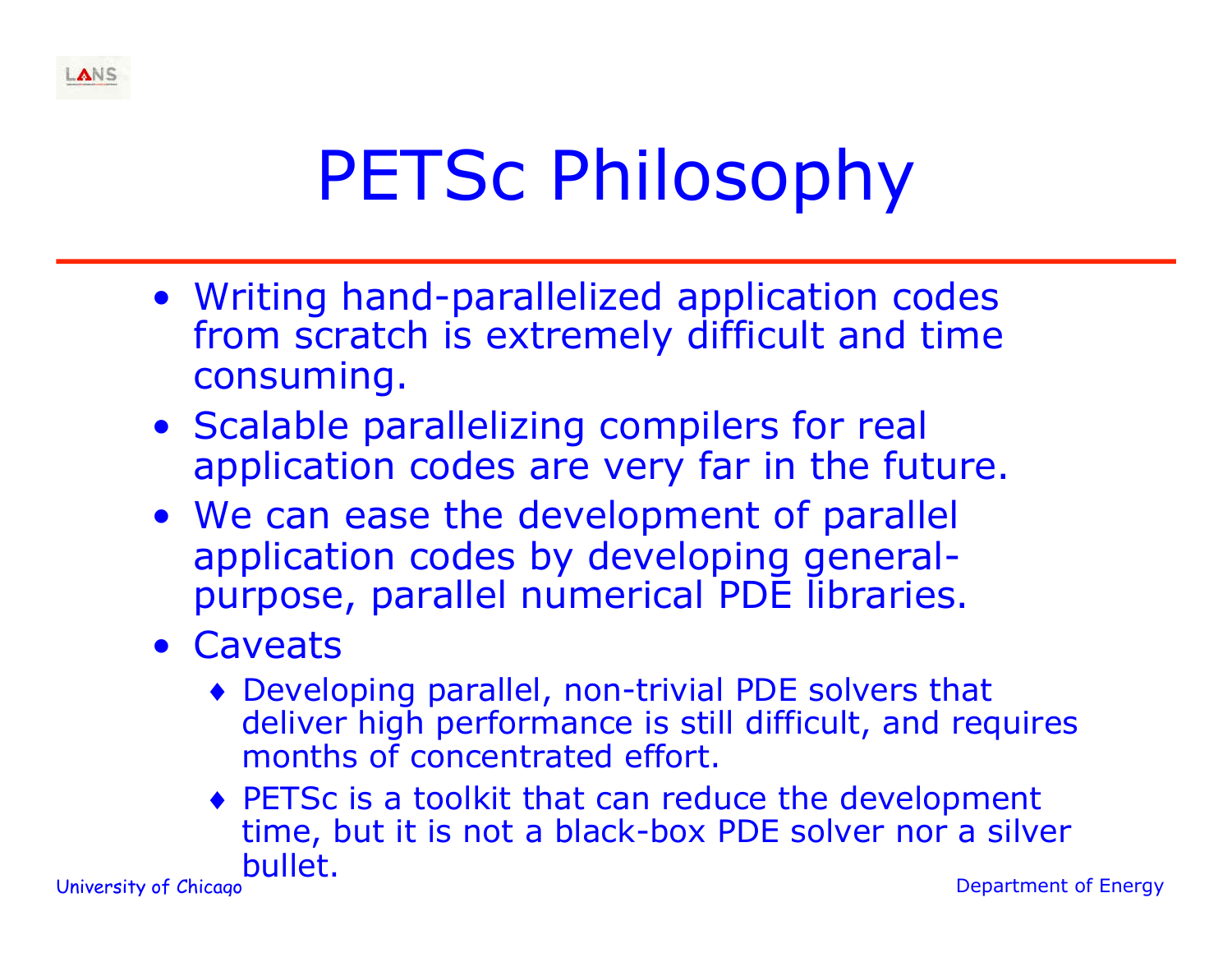### Performance

- Optimized for multicomponent, not scalar problems
- Provides tools for measuring and improving performance
- A PETSc application won a Gordon Bell prize in 1999, achieving >220 GF on an unstructured mesh application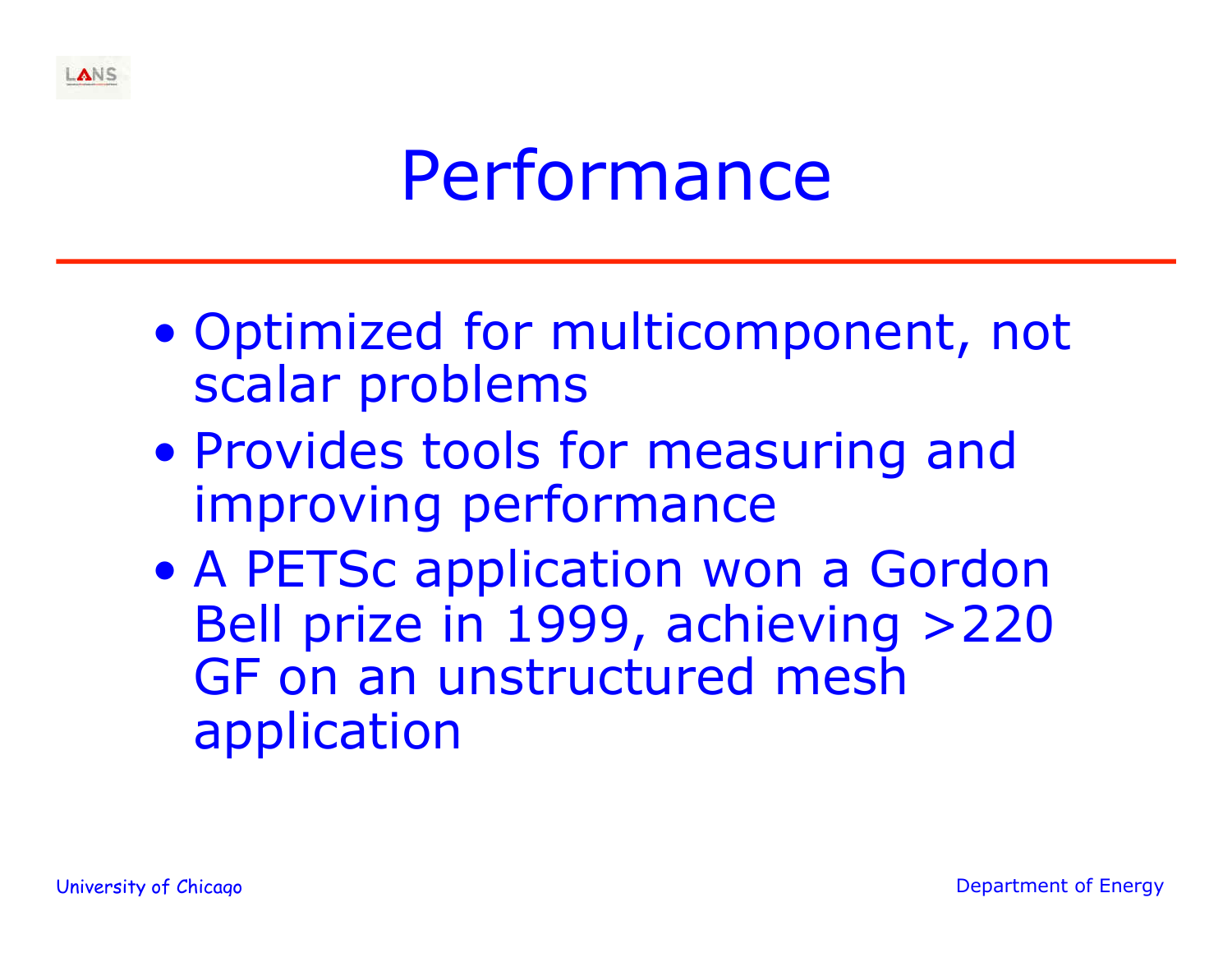



ANS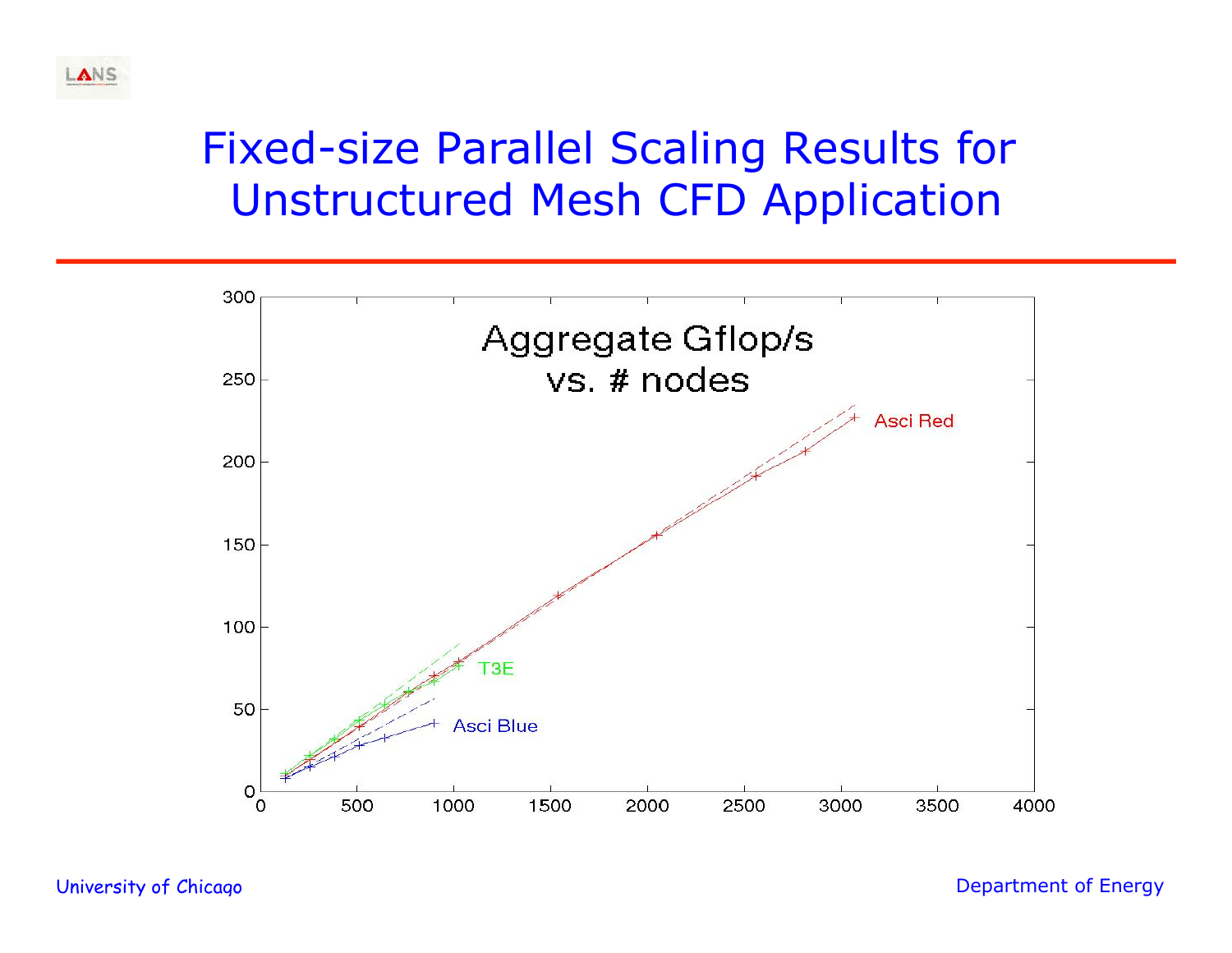## Scalability and Parallelism

- Scalable to 1000's of processors
- Typical use on dozens to hundreds
- Single processor support
	- ♦ MPI not required
	- ♦ Develop on your workstation (even Windows Laptop!)
	- ♦ Run on a local cluster
	- ♦ Run on an MPP at a national lab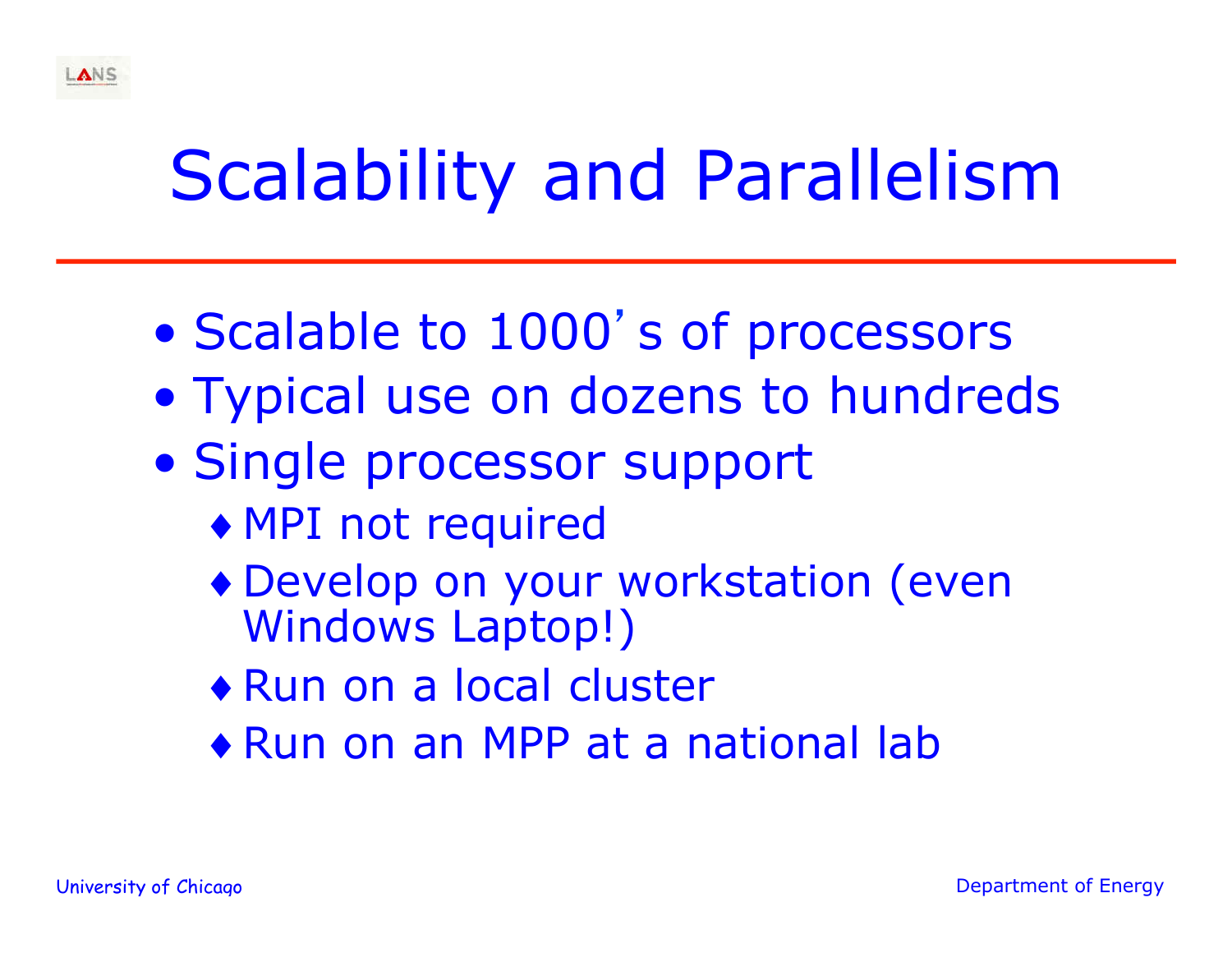

# Documentation and Example Programs

- Extensive man pages
- Petsc examples by concept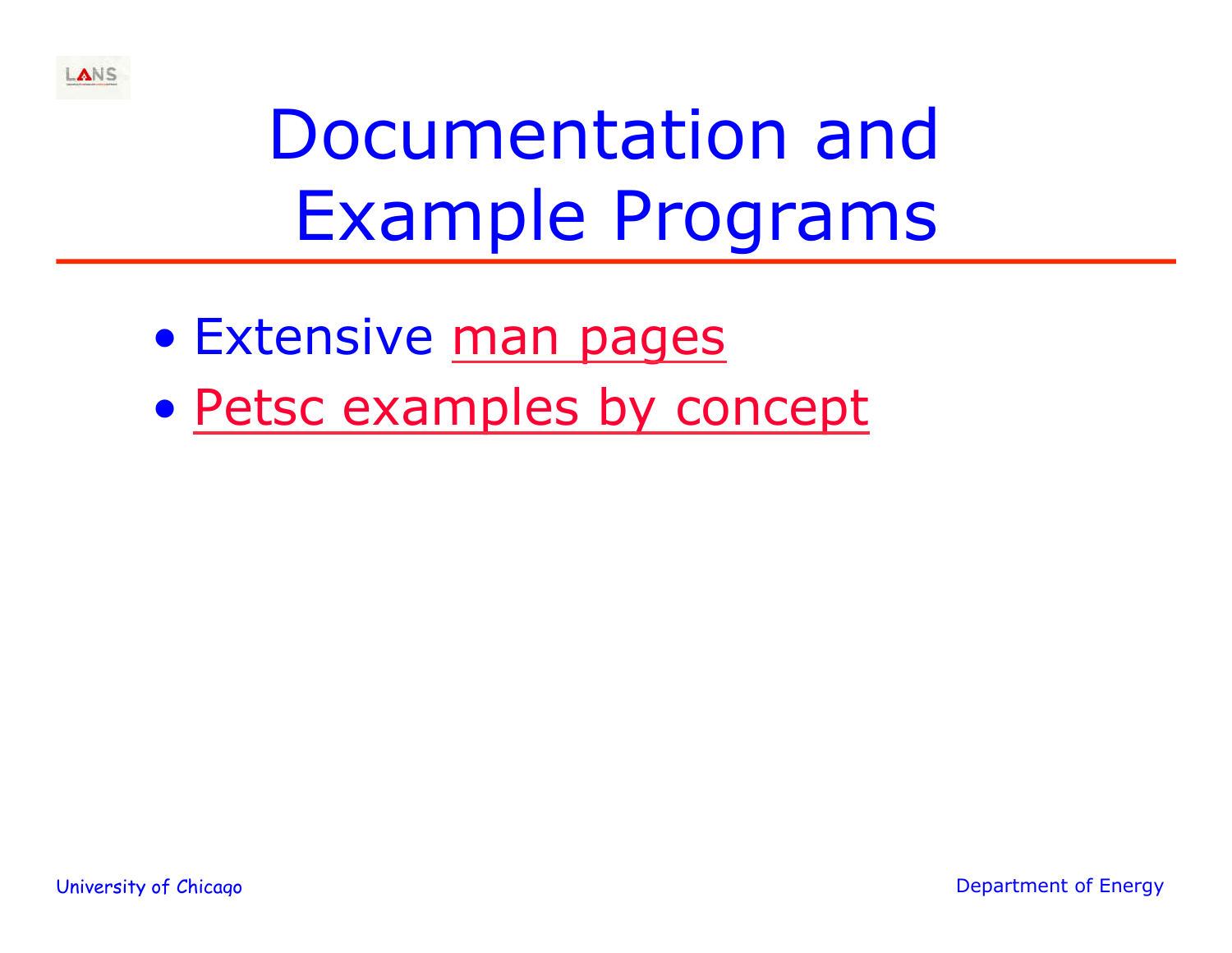# Sample Linear Application: Exterior Helmholtz Problem



*Collaborators: H. M. Atassi, D. E. Keyes, L. C. McInnes, R. Susan-Resiga*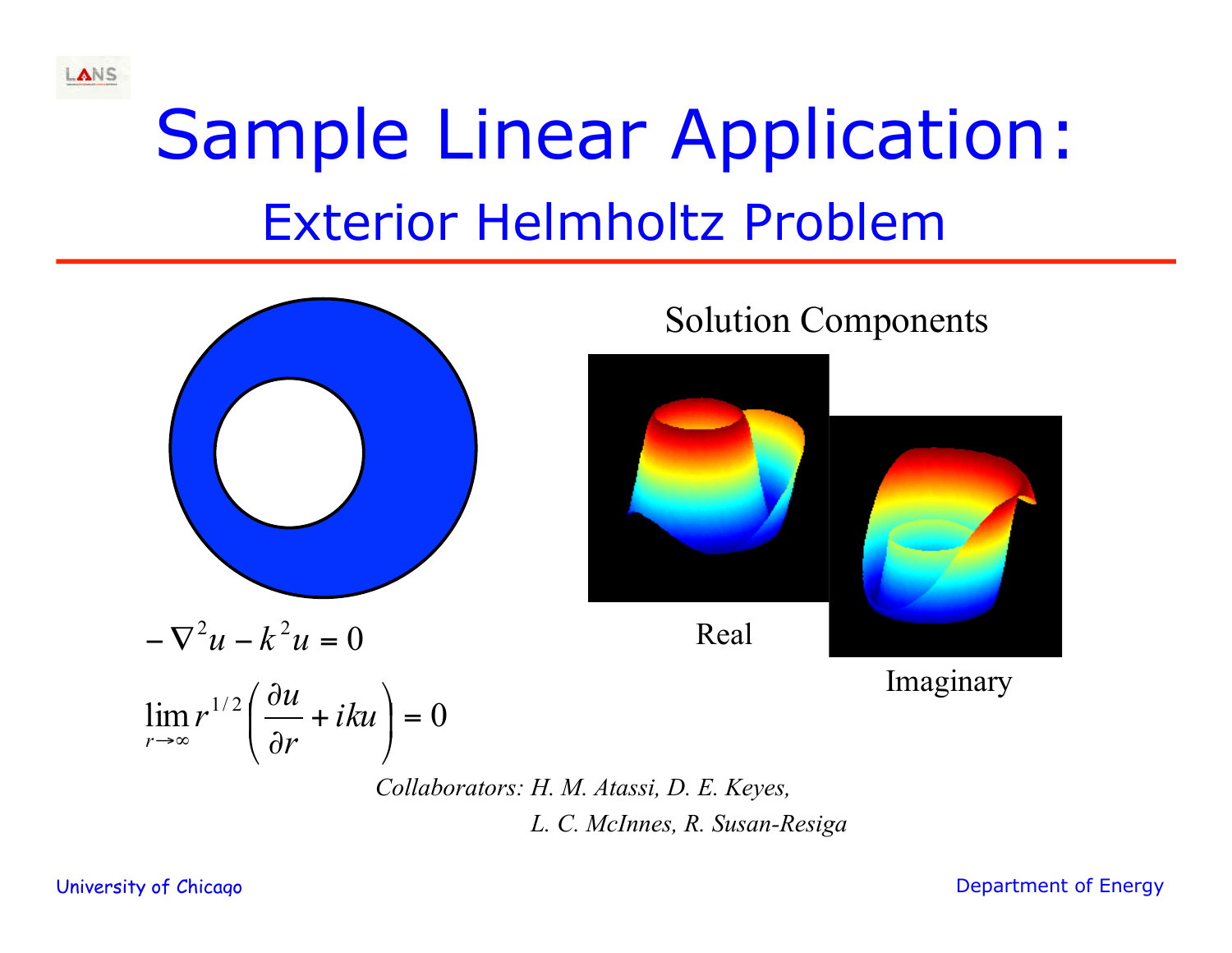#### Sample Nonlinear Application: Driven Cavity Problem

- Velocity-vorticity formulation
- Flow driven by lid and/or bouyancy
- Logically regular grid, parallelized with DAs
- Finite difference discretization
- source code:







vorticity: **z** temperature: T

petsc/src/snes/examples/tutorials/ex8.c

*Application code author: D. E. Keyes*

ANS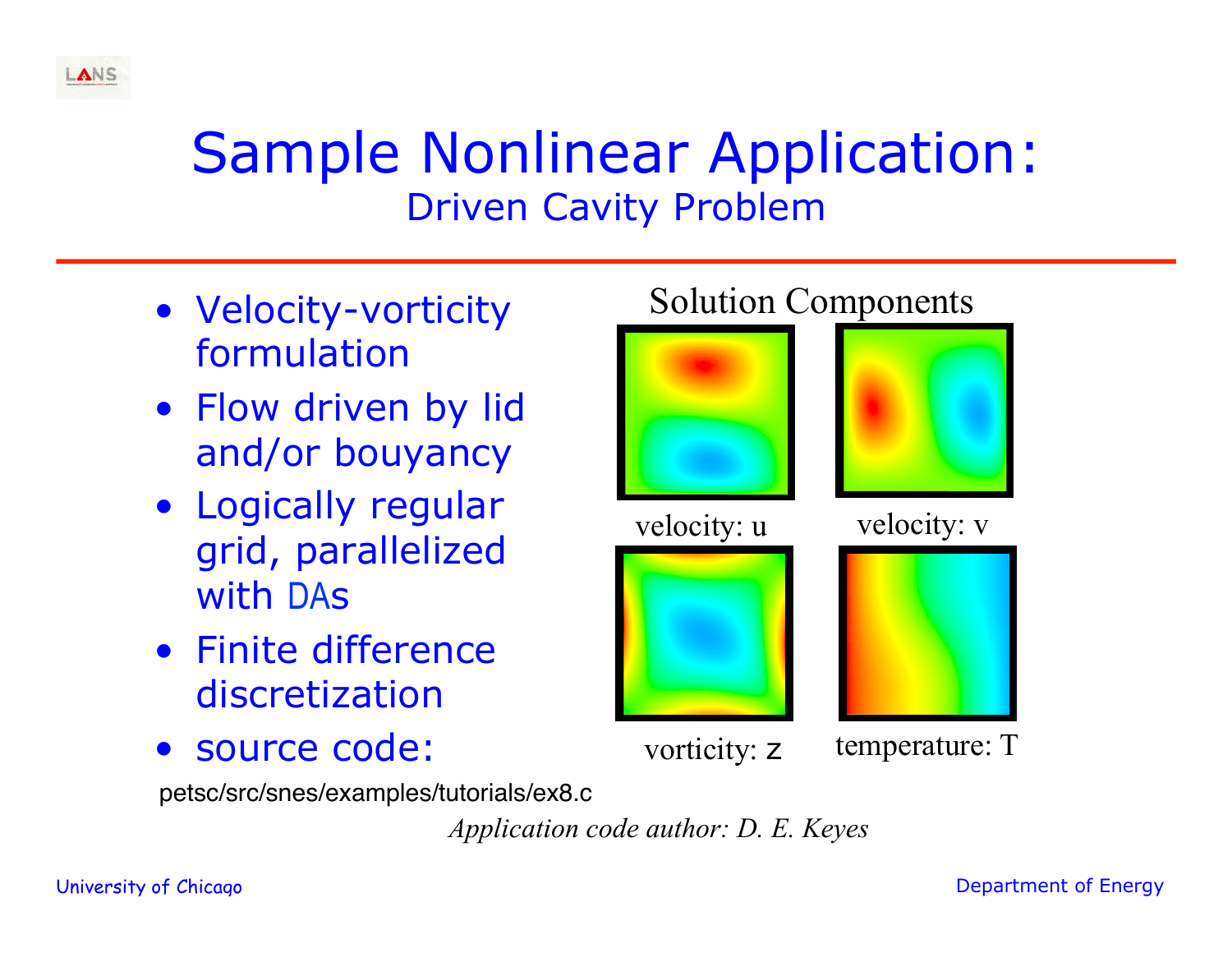

- Developing parallel, non-trivial PDE solvers that deliver high performance is still difficult, and requires months (or even years) of concentrated effort.
- PETSc is a toolkit that can ease these difficulties and reduce the development time, but it is not a black-box PDE solver nor a silver bullet.
- Users are invited to interact directly with us regarding correctness or performance issues by writing to petsc-maint@mcs.anl.gov.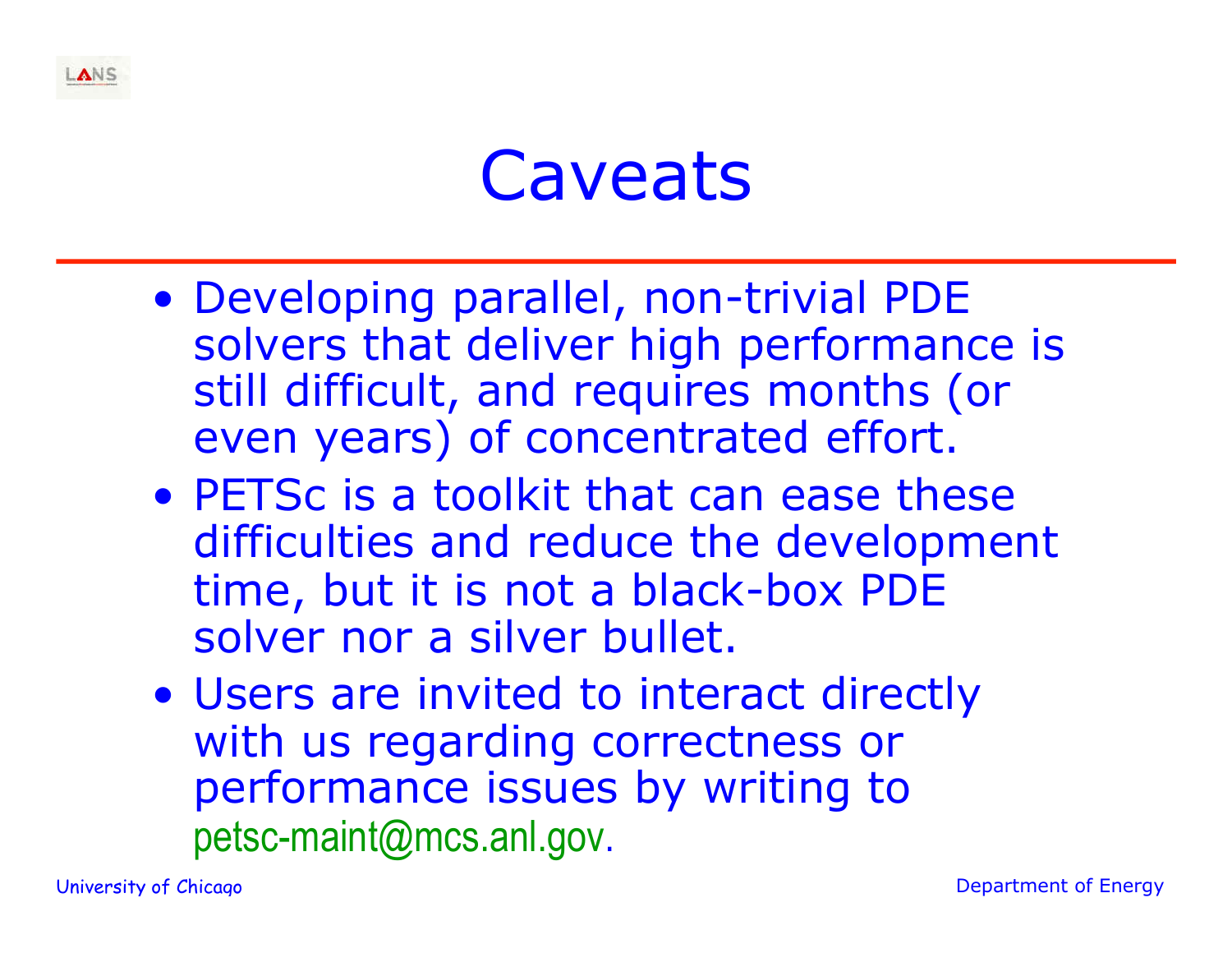#### Using Petsc With Other Packages

- **PVODE** ODE integrator
	- ♦ A. Hindmarsh et al. http://www.llnl.gov/CASC/PVODE
- **ILUDTP** drop tolerance ILU
	- ♦ Y. Saad http://www.cs.umn.edu/~saad
- **ParMETIS** parallel partitioner
	- ♦ G. Karypis http://www.cs.umn.edu/~karypis
- **Overture** composite mesh PDE package
	- ♦ D. Brown, W. Henshaw, and D. Quinlan http://www.llnl.gov/CASC/Overture
- **SAMRAI** AMR package
	- ♦ S. Kohn, X. Garaiza, R. Hornung, and S. Smith http://www.llnl.gov/CASC/SAMRAI
- **SPAI** sparse approximate inverse preconditioner
	- ♦ S. Bernhard and M. Grote http://www.sam.math.ethz.ch/~grote/spai
- **Matlab** 
	- ♦ http://www.mathworks.com
- **TAO** optimization software
	- ♦ S. Benson, L.C. McInnes, and J. Moré http://www.mcs.anl.gov/tao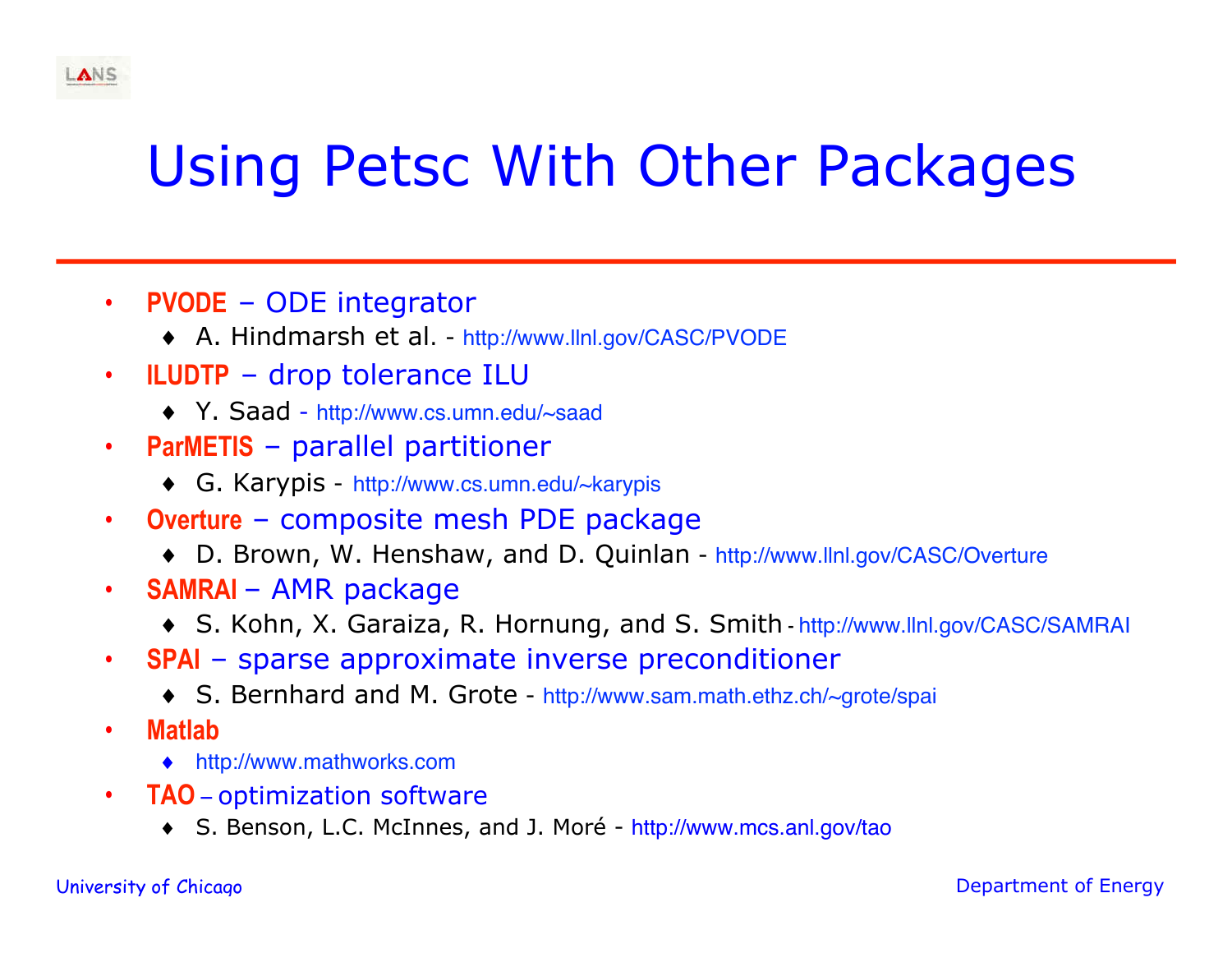

#### • Backup slides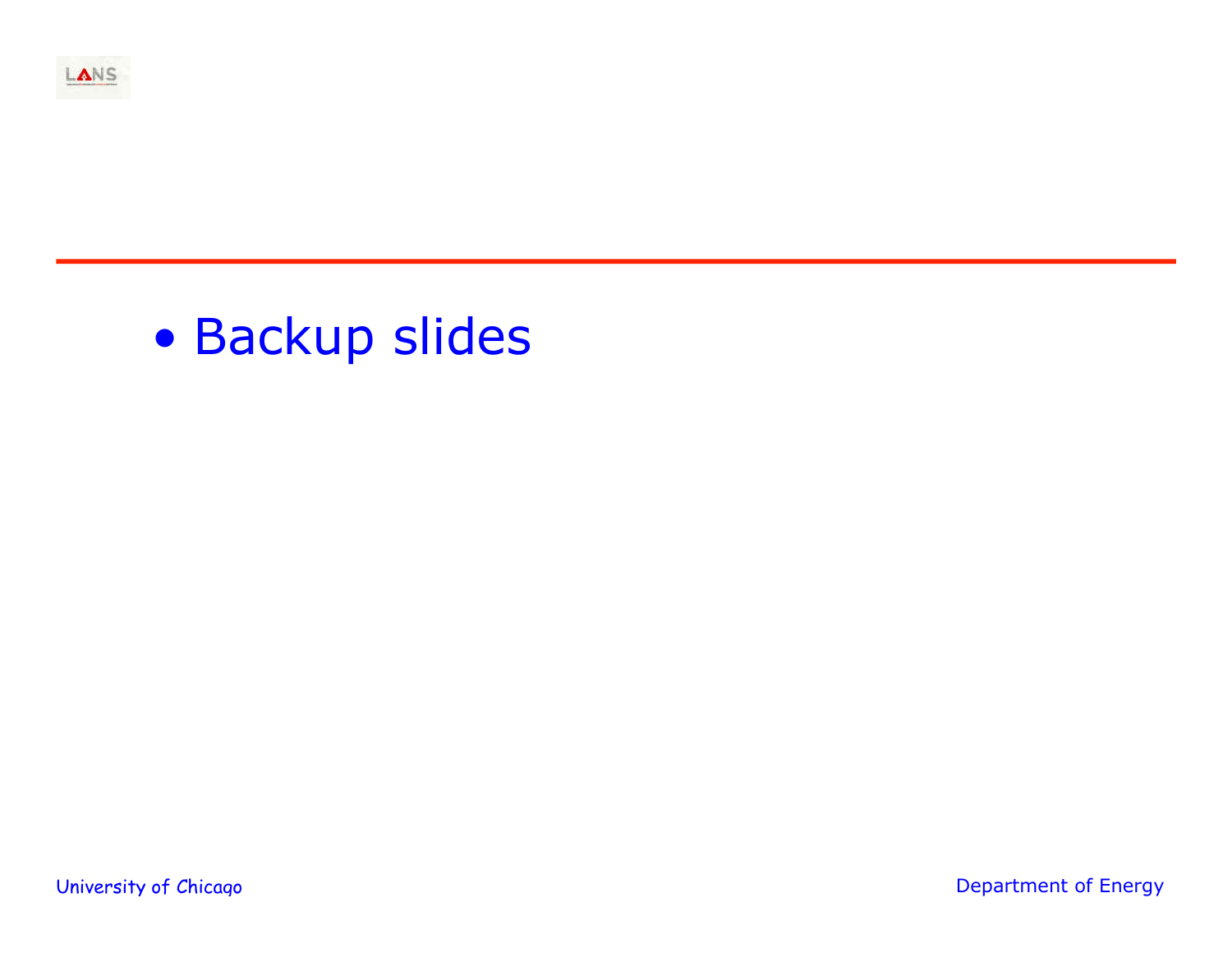

# A Freely Available and Supported Research Code

- Available via http://www.mcs.anl.gov/petsc
- Usable in C, C++, and Fortran77/90 (with minor limitations in Fortran 77/90 due to their syntax)
- Users manual
- Hyperlinked manual pages for all routines
- Many tutorial-style examples
- Support via email: petsc-maint@mcs.anl.gov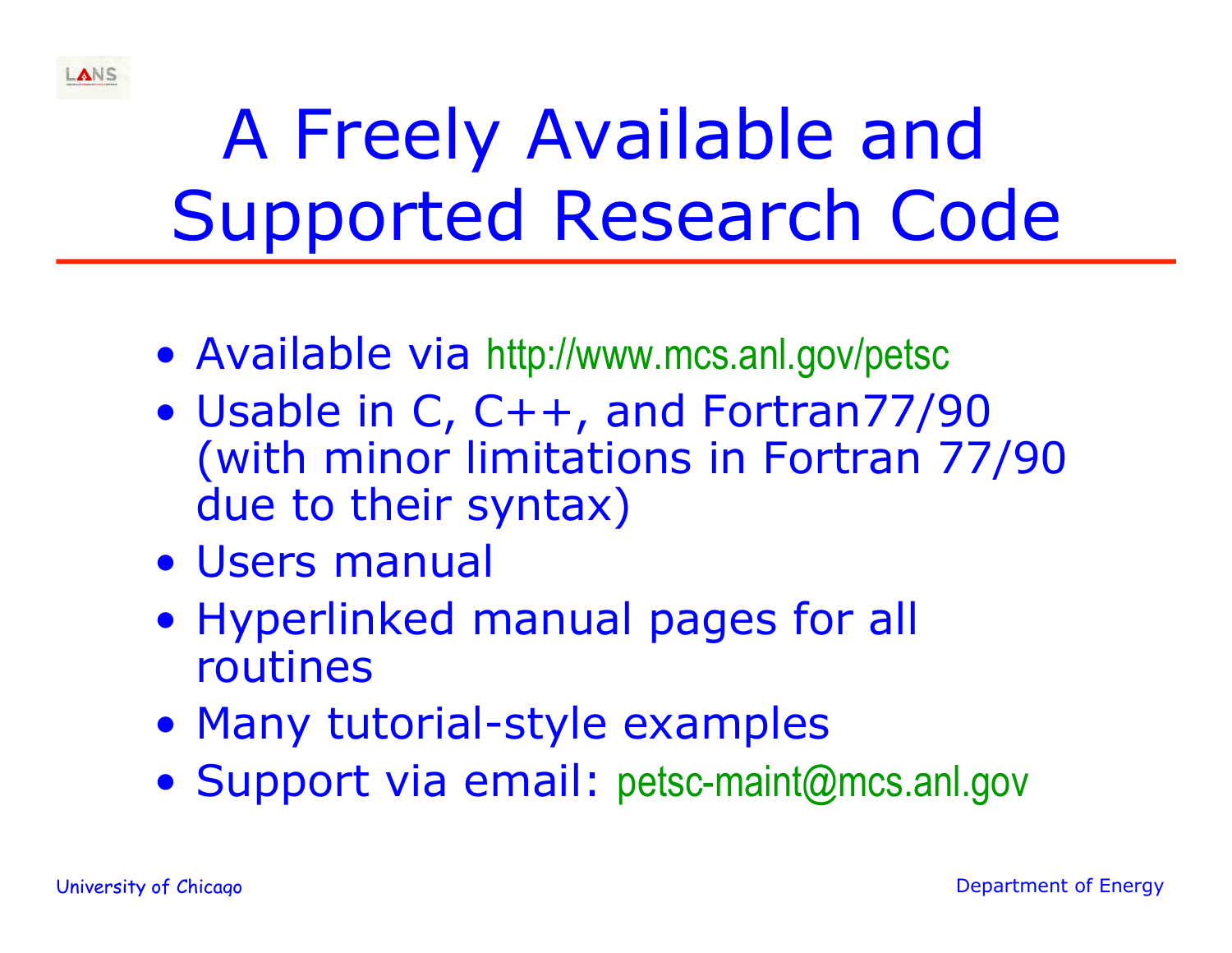

#### • Tightly coupled systems

- ♦ Cray T3D/T3E
- ♦ SGI/Origin
- ◆ IBM SP
- ♦ Convex Exemplar
- Loosely coupled systems, e.g., networks of workstations
	- ♦ Sun OS, Solaris
	- ♦ IBM AIX
	- ♦ DEC Alpha
	- $\leftrightarrow$  HP
	- ♦ Linux
- ♦ Freebsd
- ♦ Windows 98/2000
- ◆ Mac OS X
- ◆ BeOS

LANS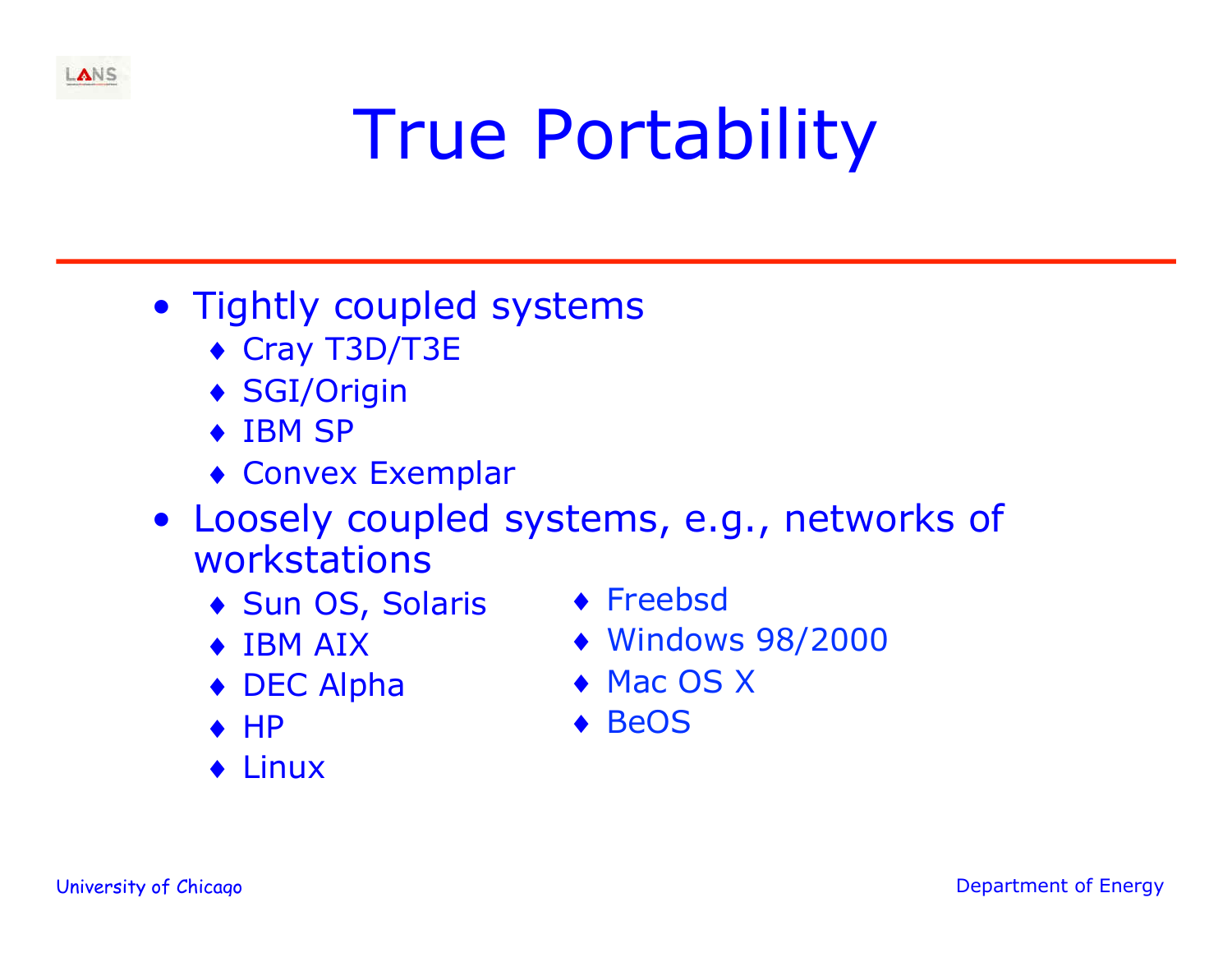# Using PETSc

- 2 Lifecycle example:
- First: new code
	- ♦ Express problem
		- Get discretization from elsewhere
		- Use PETSc TS/SNES/SLES to solve as appropriate
		- Use DA, VecScatter tools for parallelism (Distributed Memory parallelism)
		- Use PETSc profiling/logging to improve efficiency
		- Use PETSc algorithm-independent formulation to explore alternatives
- Second: Updating Legacy Code
	- ♦ Find TS/SNES/SLES step
		- (look for *outer*, not inner)
		- Replace with appropriate PETSc call
		- Use PETSc tools to match legacy data structures with PETSc
			- **May need changes for performance**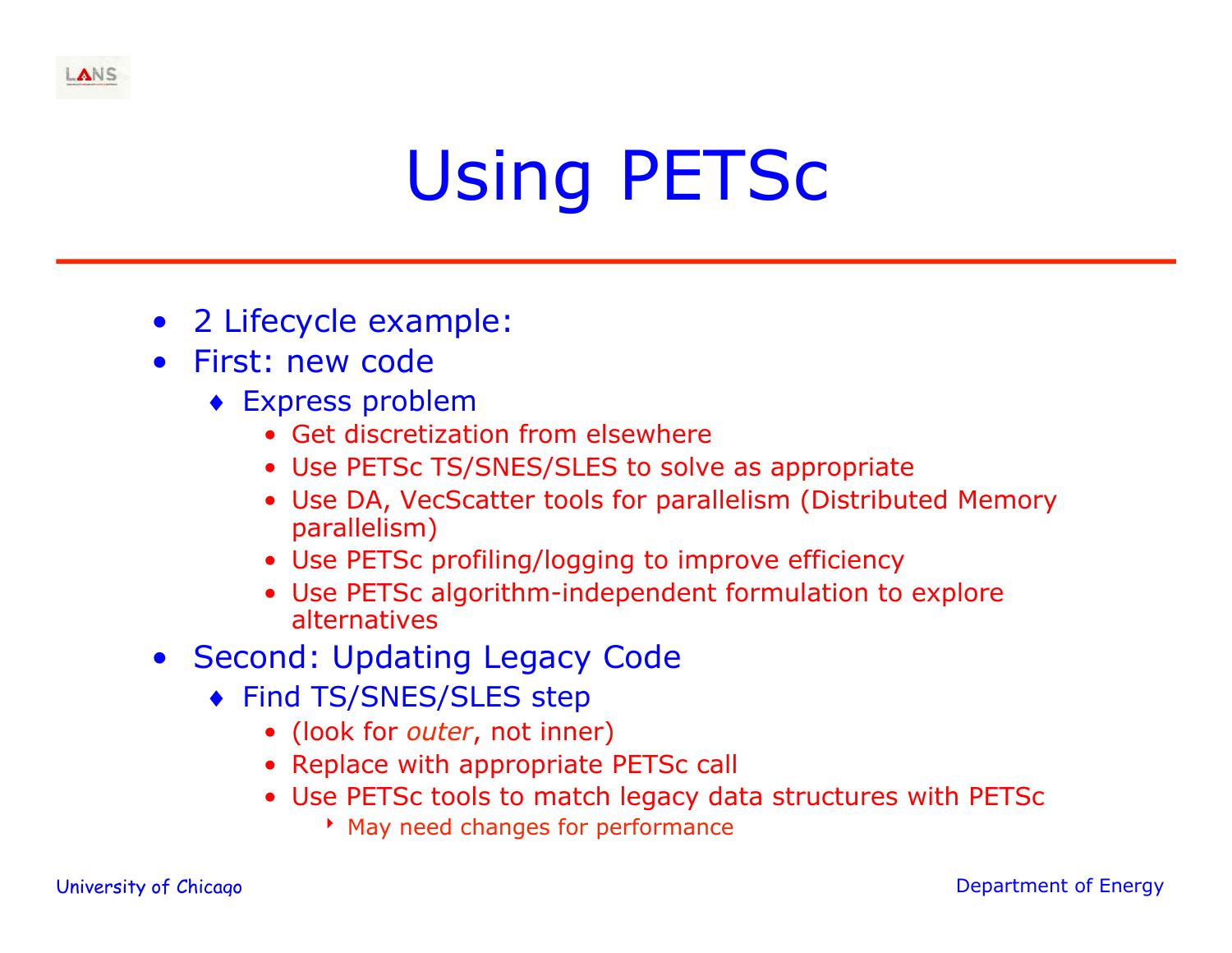## Nonlinear PDE Solution



LANS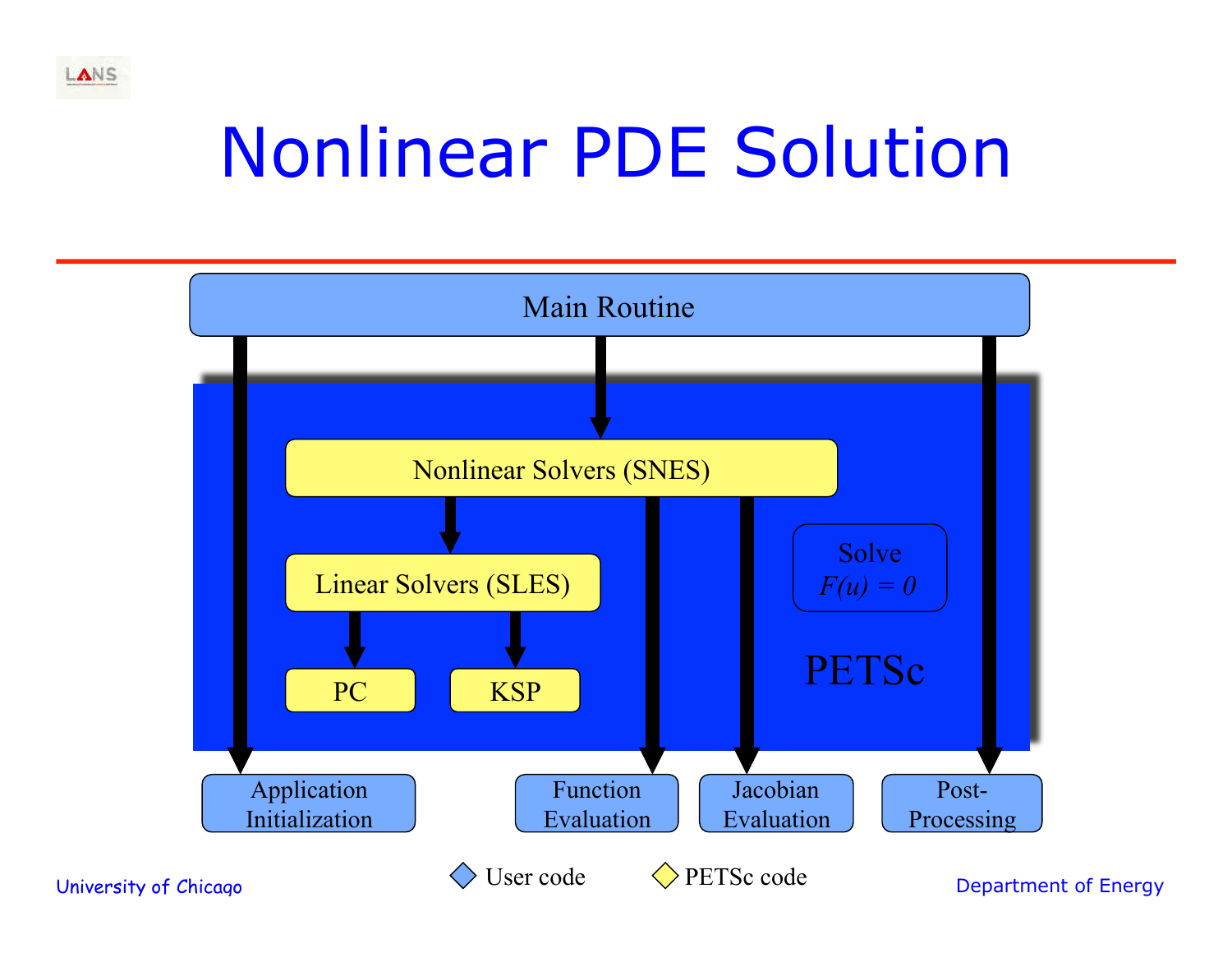

## Time-Dependent PDE Solution

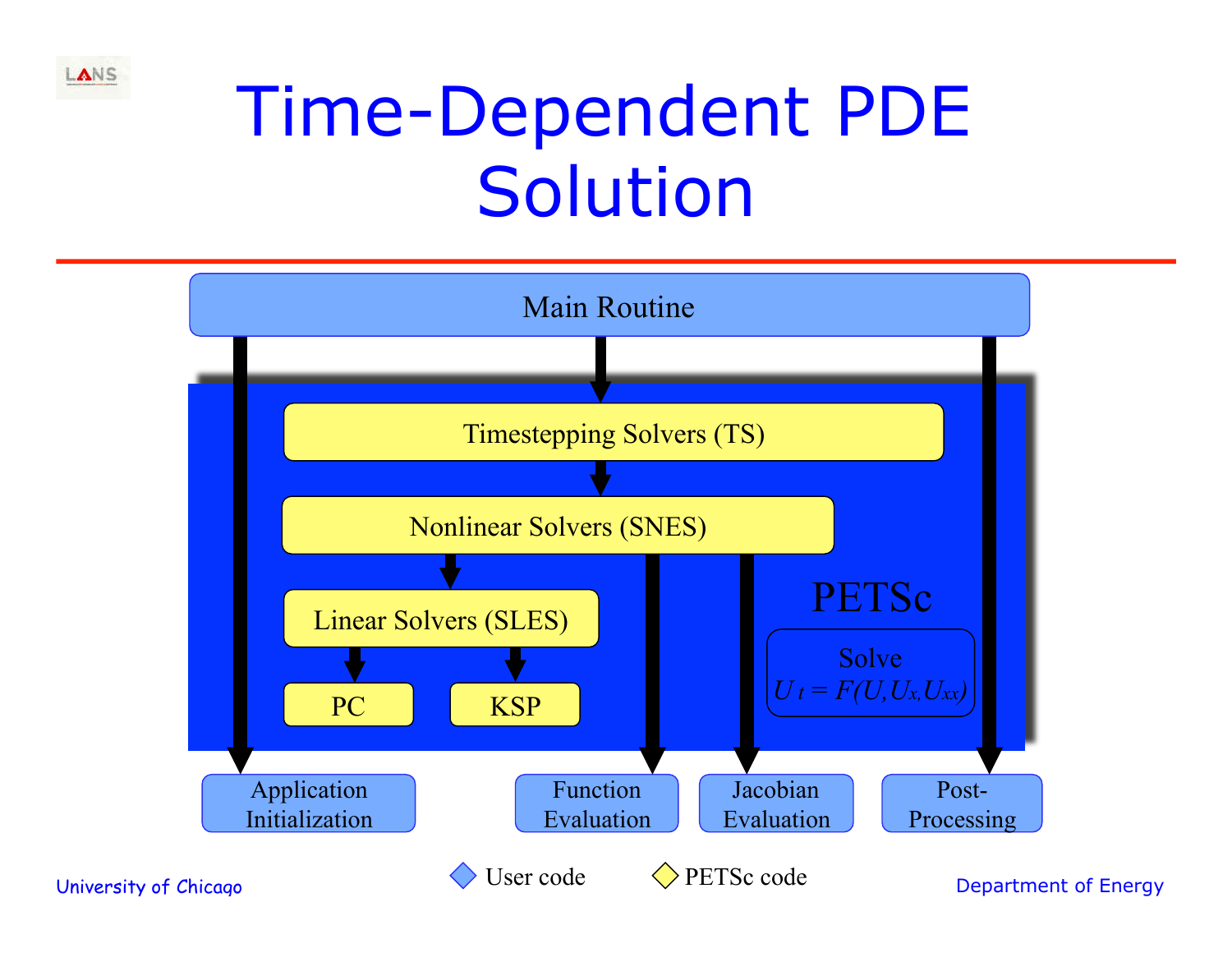

# Driven Cavity Model

Example code: petsc/src/snes/examples/tutorials/ex8.c

- Velocity-vorticity formulation, with flow driven by lid and/or bouyancy
- Finite difference discretization with 4 DoF per mesh point



#### Solution Components





velocity: *u* velocity: *v* 





vorticity: z temperature: *T*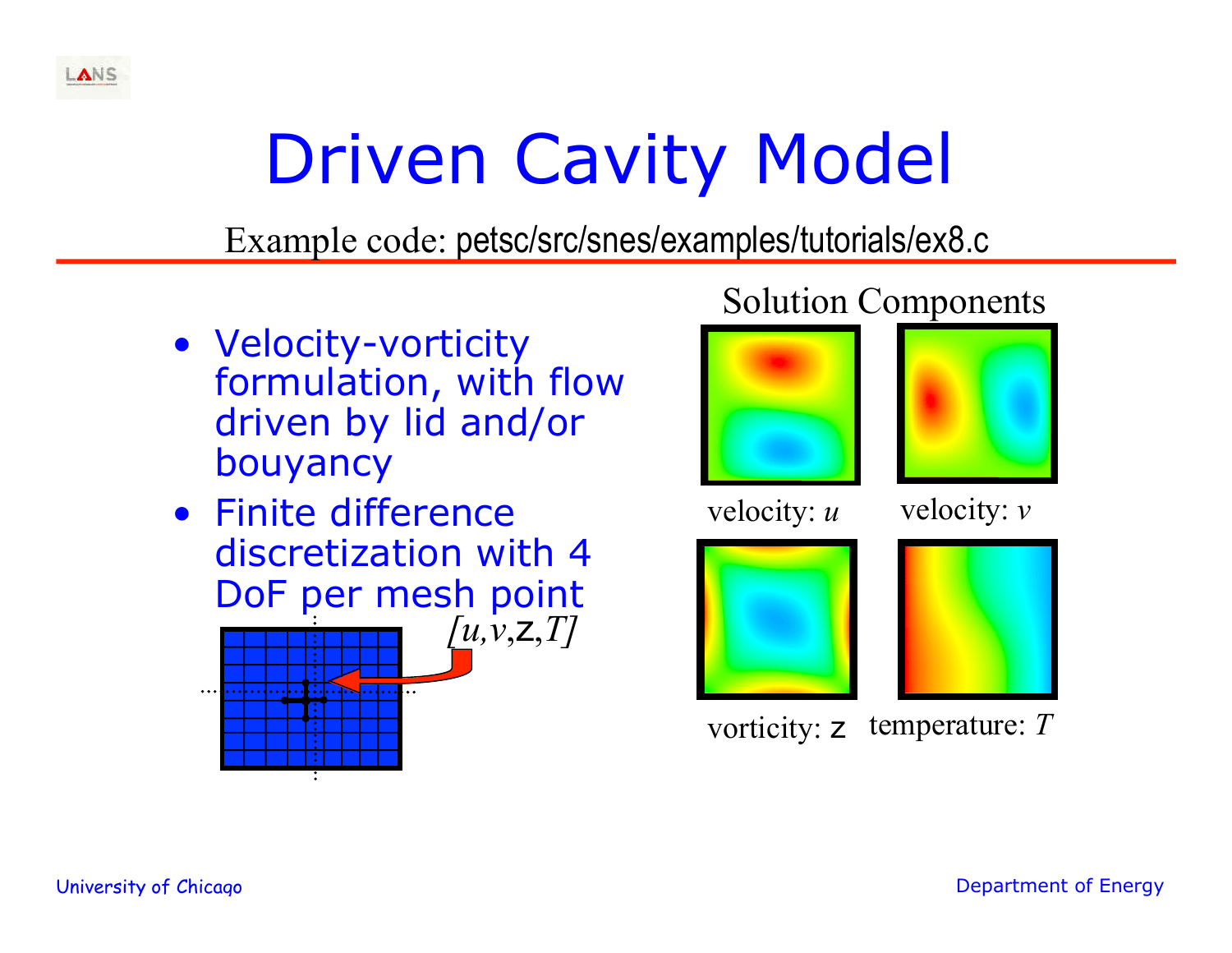

# Driven Cavity Solution Approach





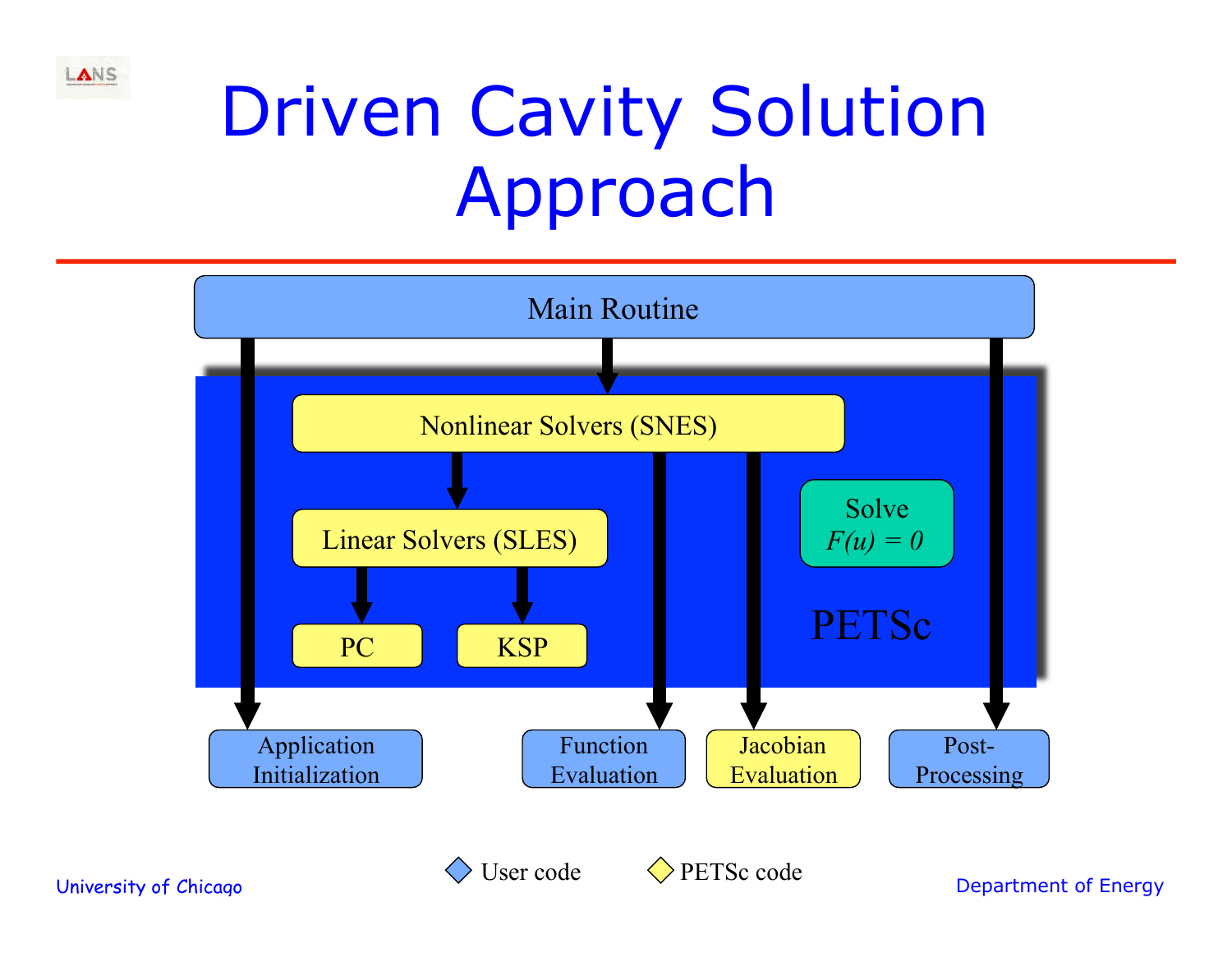#### LANS Communication and Physical Discretization

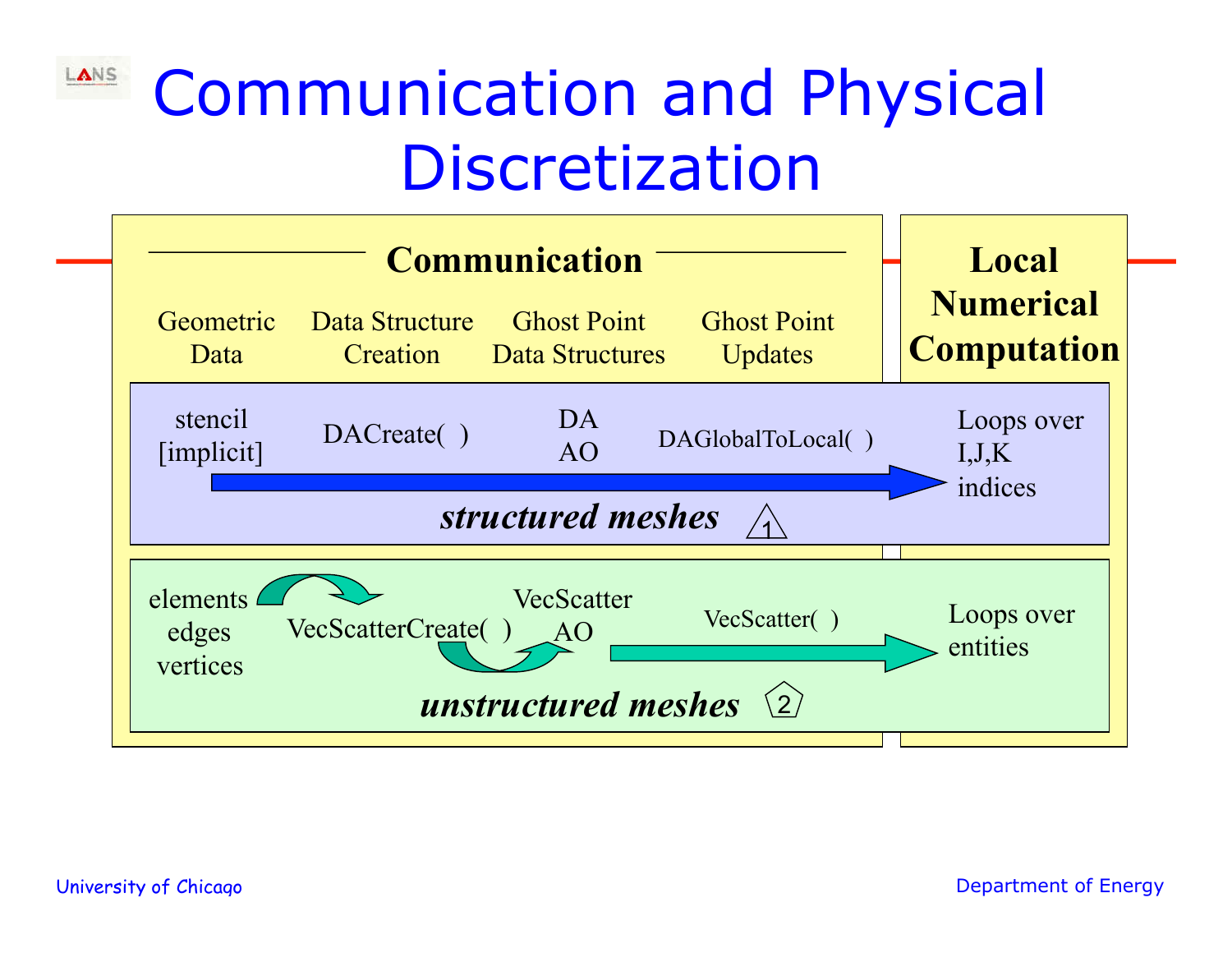### Component Interactions for Numerical PDEs



LANS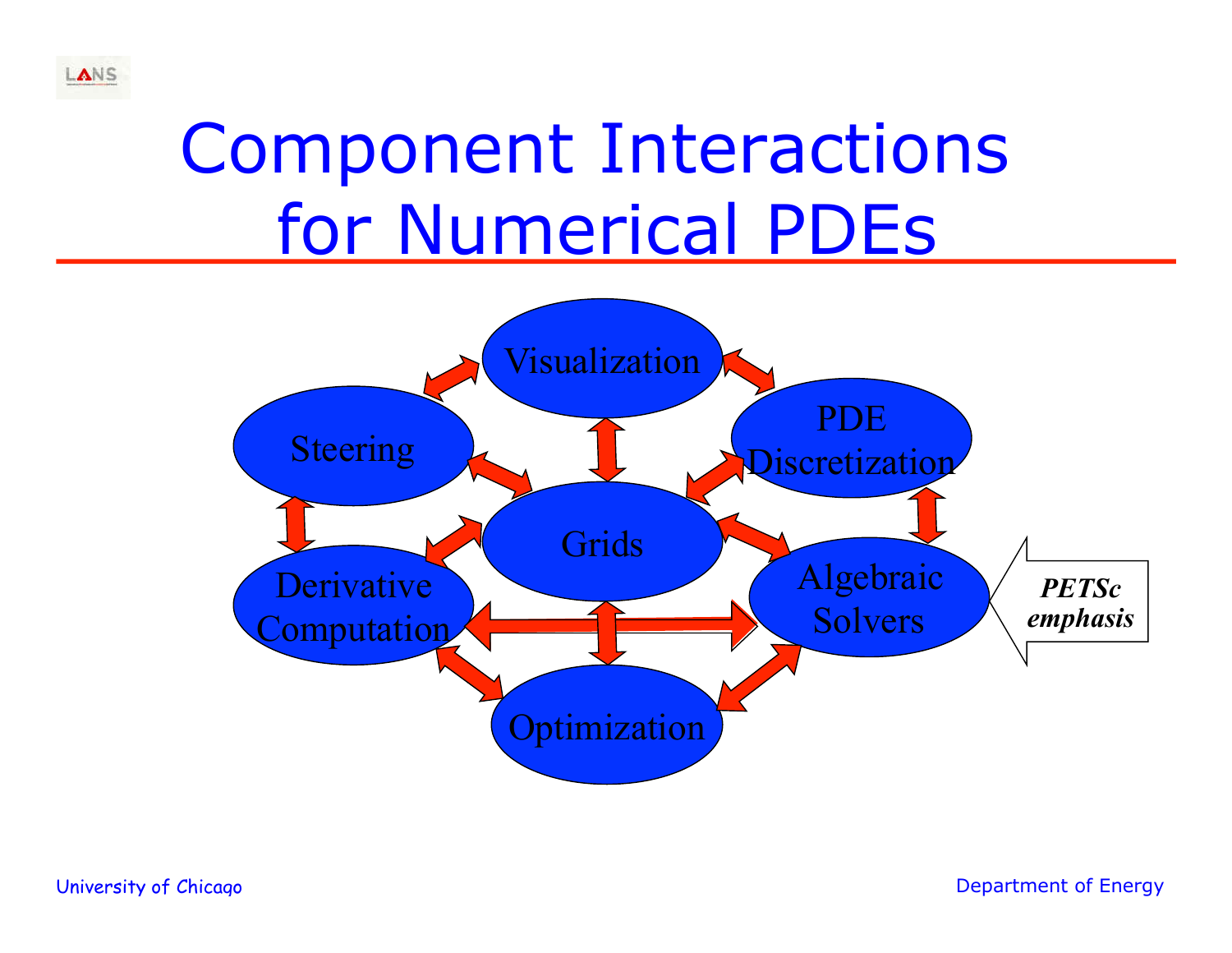

# The PETSc Programming Model

#### • **Goals**

- ♦ Portable, runs everywhere
- ♦ Performance
- ♦ Scalable parallelism

#### • **Approach**

- ♦ Distributed memory, "shared-nothing"
	- Requires only a compiler (single node or processor)
	- Access to data on remote machines through MPI
- ♦ Can still exploit "compiler discovered" parallelism on each node (e.g., OpenMP)
- ♦ Hide within parallel objects the details of the communication
- ♦ User orchestrates communication at a higher abstract level than message passing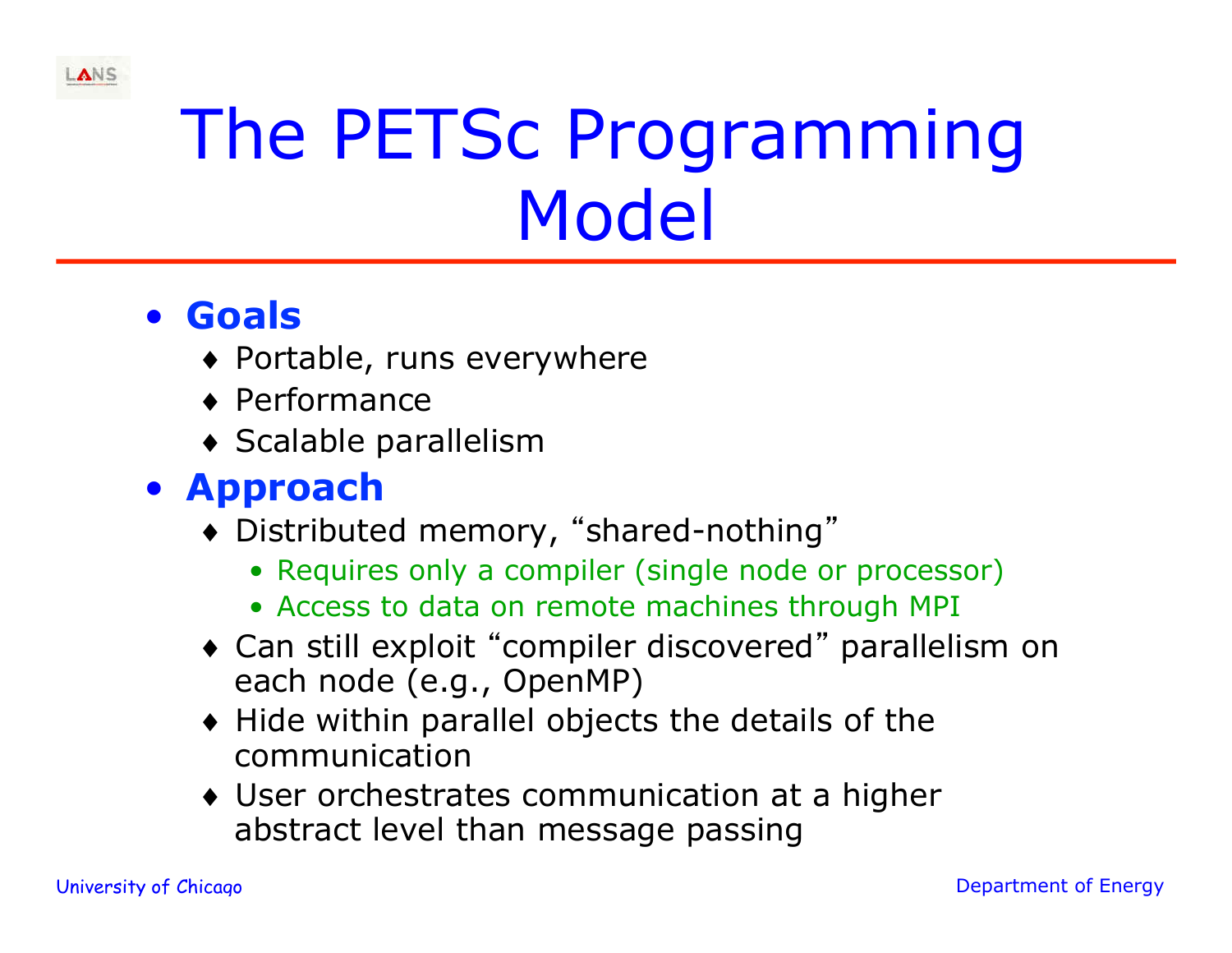

## Extensibility Issues

- Most PETSc objects are designed to allow one to "drop in" a new implementation with a new set of data structures (similar to implementing a new class in C++).
- Heavily commented example codes include
	- ♦ Krylov methods: petsc/src/sles/ksp/impls/cg
	- ♦ preconditioners: petsc/src/sles/pc/impls/jacobi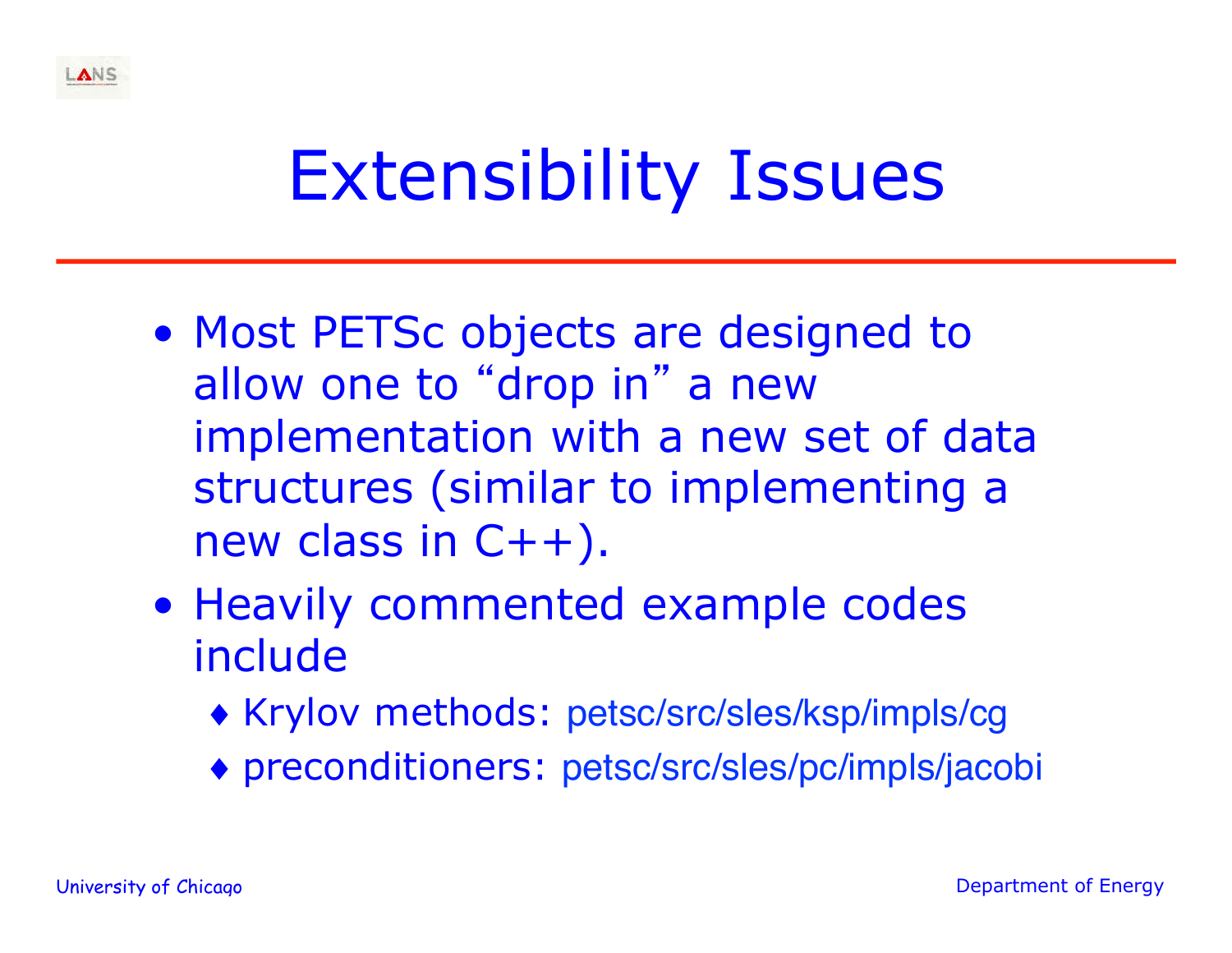## Performance Issues

- Flexible design to allow experimentation.
- Do certain optimizations after analyzing performance.
- Use –log\_summary as a tool, but always use API, tuned for high performance.
- Modular design enables multiple implementations of the same component (AIJ,BAIJ etc..)
- Machine specific optimizations possible (using fortran kernels, for loops etc..)
- Create once and reuse Scatters, factorizations etc..
- Pay attention to data layout/cache issues.